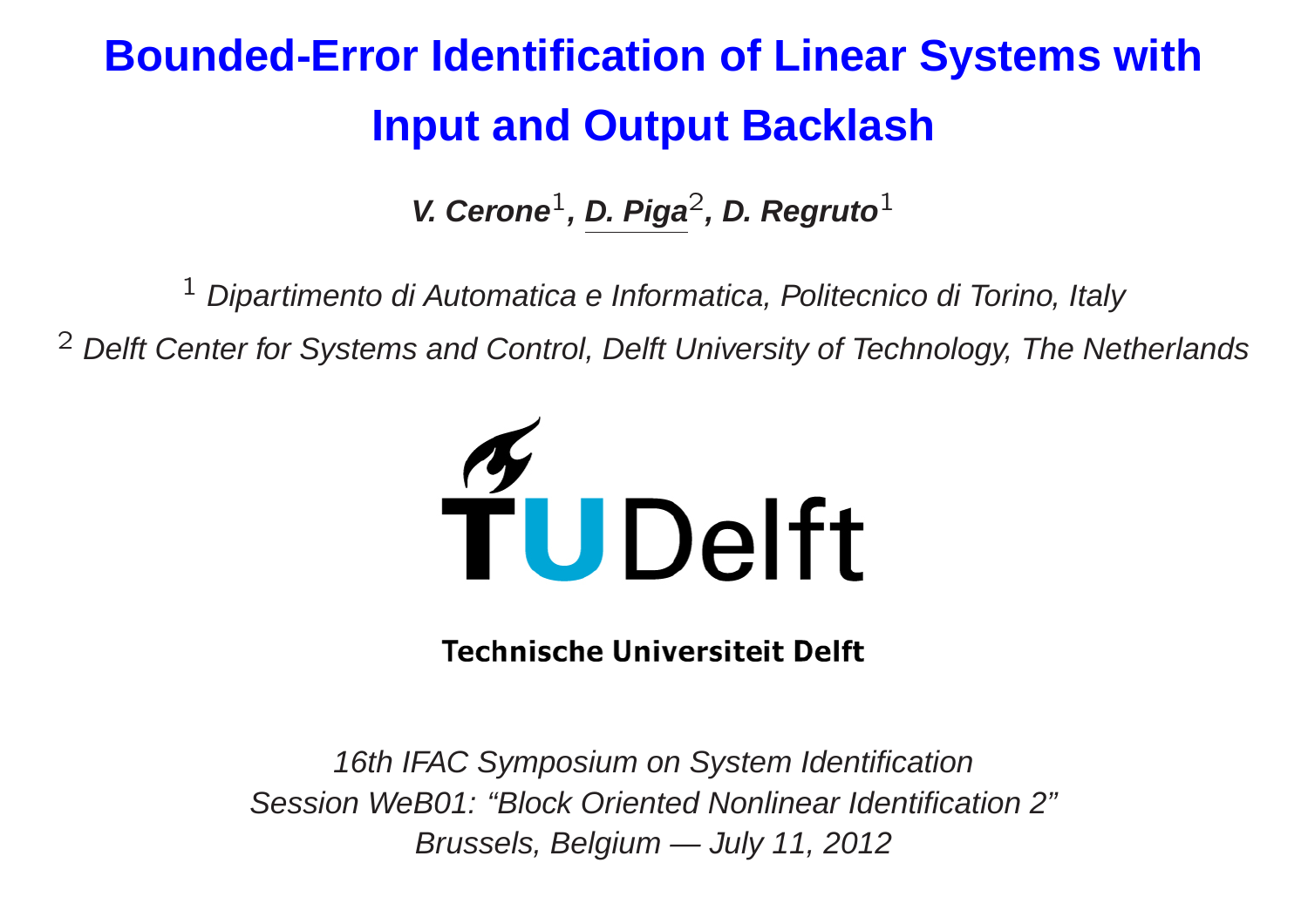### System Description

Linear dynamical system with input backlash



Linear dynamical system with output backlash ✲ L ✲ ✲ ✲ B  $\bigcirc$  $u_t$  $x_t$  $w_{t+1}$  $\overline{y}$ t  $\eta$ t  $+$ 

- $u_t$ : known input signal
- $y_t$ : noise-corrupted measurement of  $w_t$
- $x_t\!\!$ : not measurable inner signal
- $B$ : backlash nonlinearity
- $L:$  linear dynamic subsystem

 $|\eta_t| \leq \Delta \eta_t$ ;  $\Delta \eta_t$  known (Set-Membership characterization)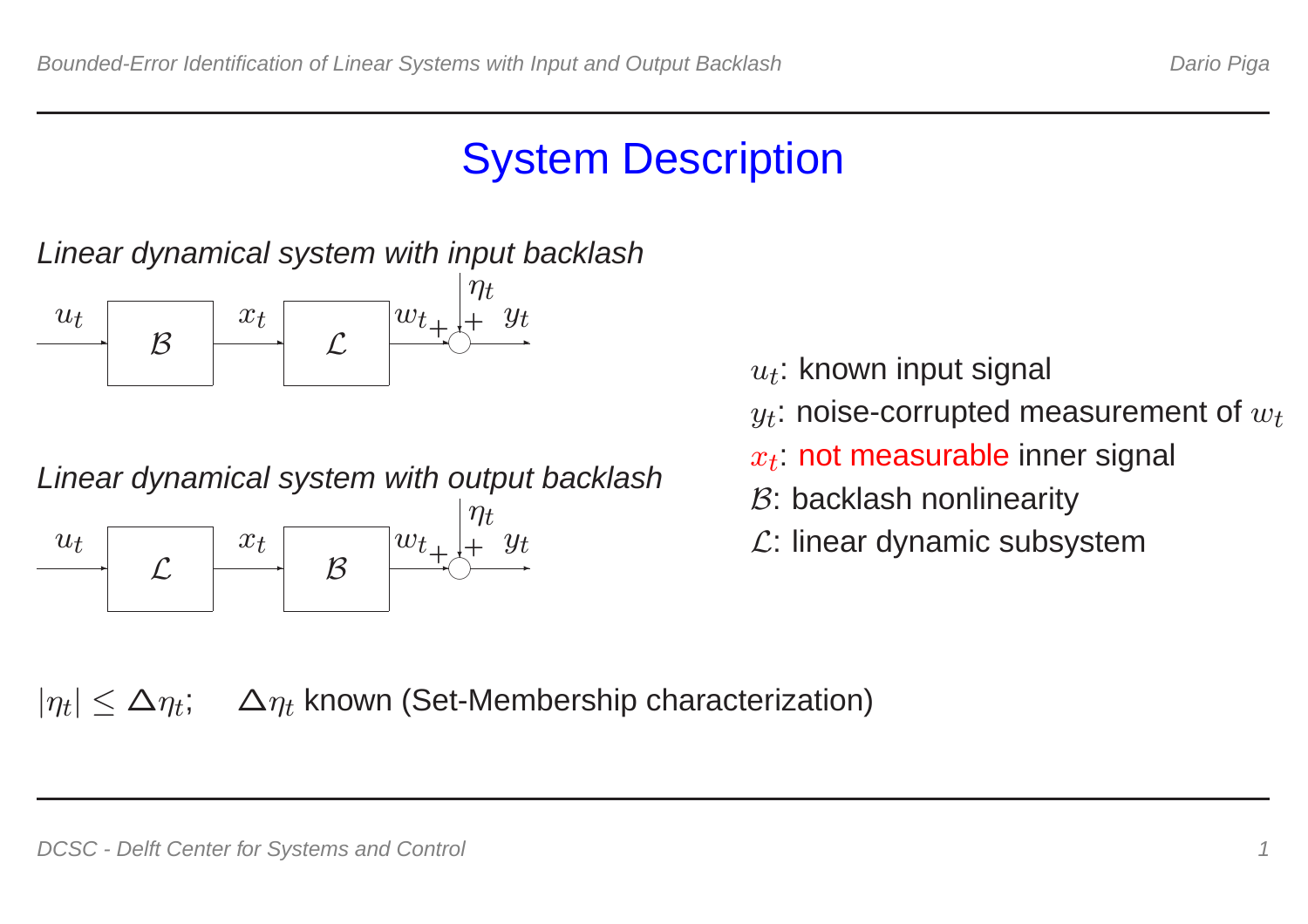#### System Description





$$
\mathcal{L}: x_t = -\sum_{i=1}^{na} a_i x_{t-i} + \sum_{j=0}^{nb} b_j u_{t-j}
$$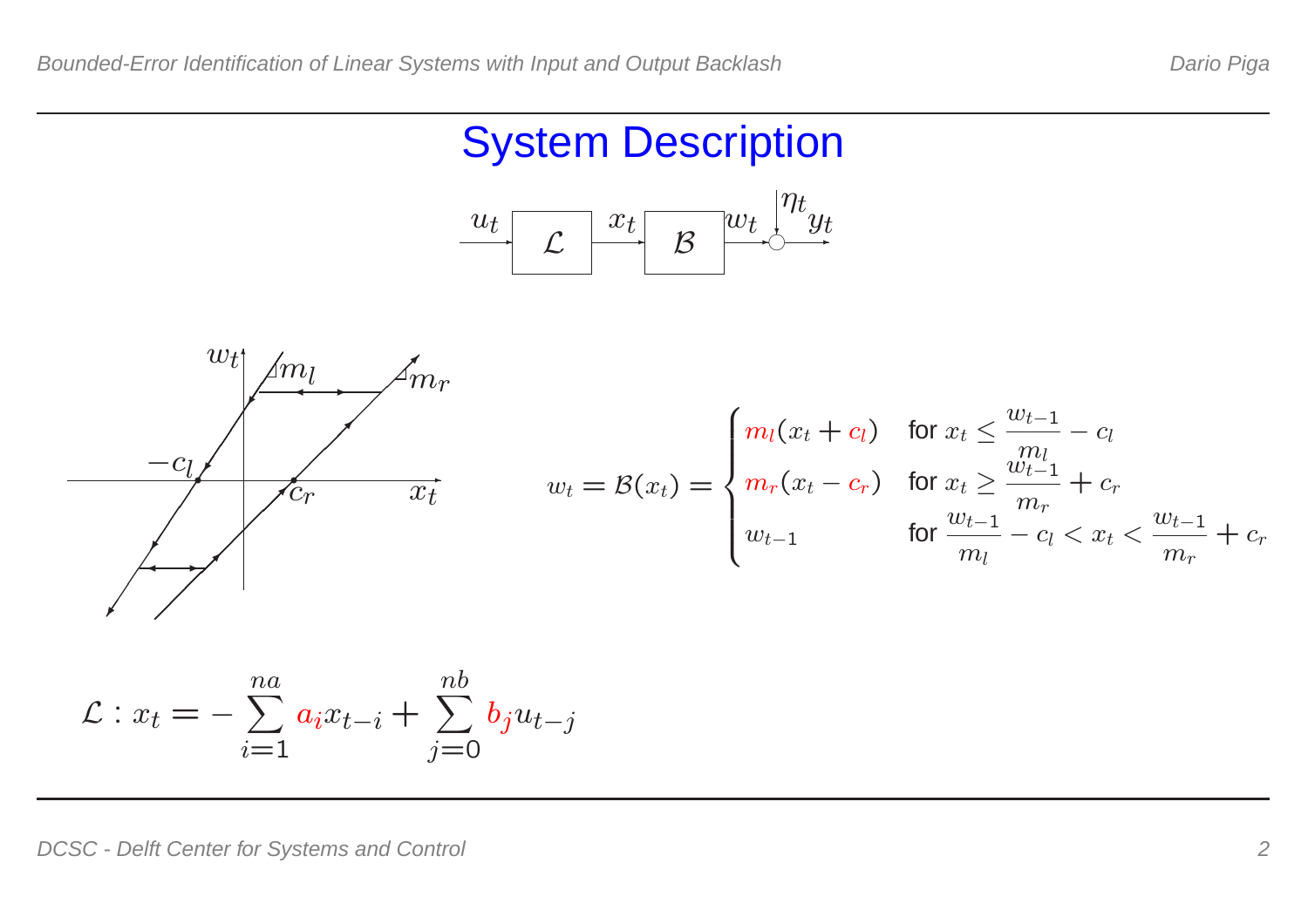### Identification of linear systems with backlash

• Aim of the work: compute bounds on the backlash parameters  $\gamma^{\sf T} = [m_l \, c_l \, m_r \, m_r]$  and linear block parameters  $\theta^{\sf T} = [a_1\; ...\; a_{na}\; b_0\; b_1\; ...\; b_{nb}].$ 

• Parameter bound computation of linear systems with backlash is NP-hard in the size of the experimental data sequence

Computationally tractable relaxations are needed

⇓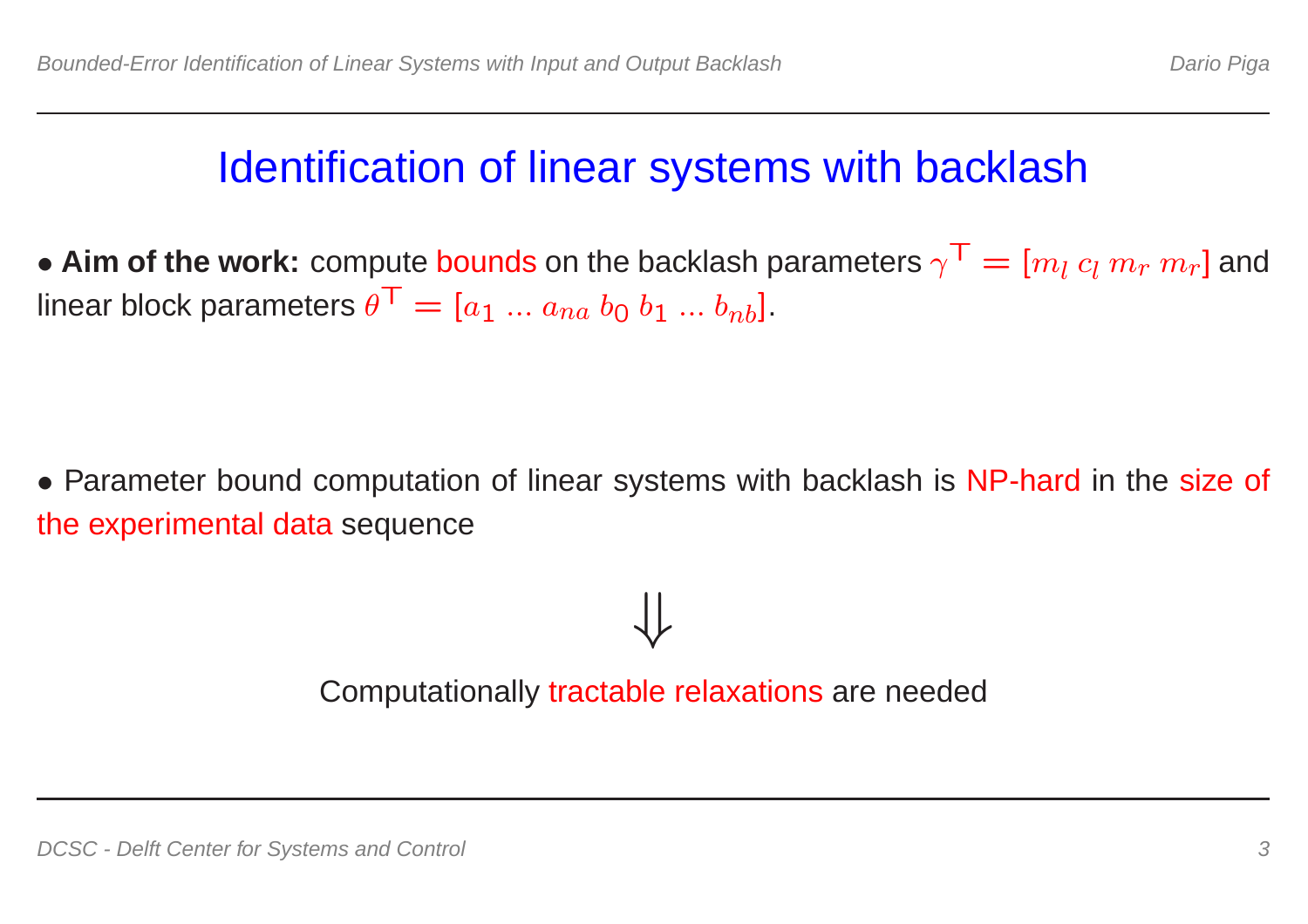## Feasible parameter set (FPS)

In bounded-error (or set-membership) context, all the system  $\bold{parameters} \ \gamma$  and  $\theta$  consistent with the measurement data sequence, the assumed model structure and the error bounds are feasible solution to the identification problem (and are said to belong to the feasible parameter set  $\mathcal{D}_{\gamma\theta}$ ).

## How to construct the Feasible Parameter Set?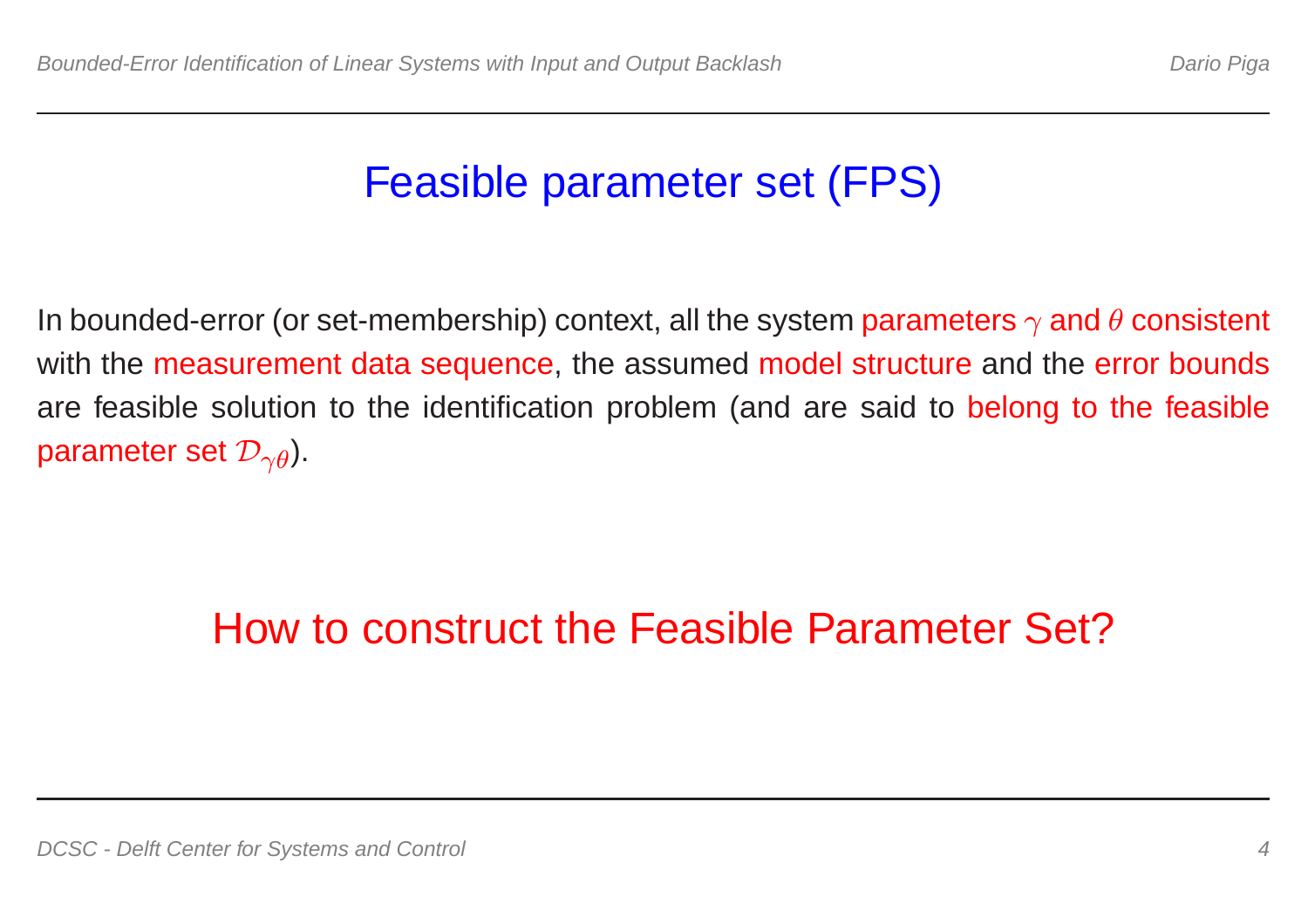### Backlash nonlinearity



### Can the backlash nonlinearity be inverted?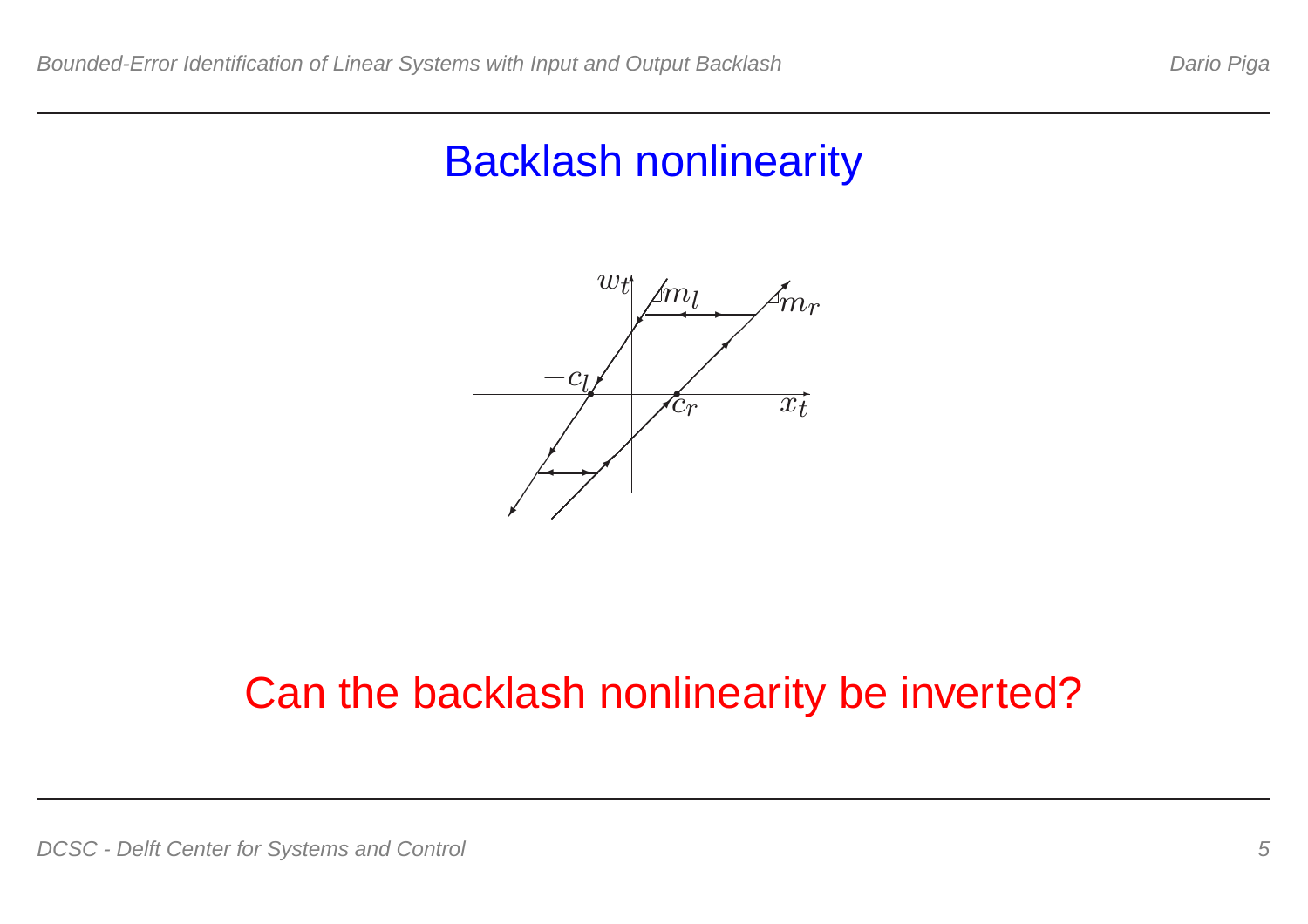#### Backlash nonlinearity



 $\textbf{Definition 1: } \mathcal{Y}^r$  (right-invertible output sequence)  $\mathcal{Y}^r = \{ y_t \in \mathbb{R} : y_t - y_{t-1} > \Delta \eta_t + \Delta \eta_{t-1} \}$ 

 $\textsf{Definition 2: } \mathcal{Y}^l$  (left-invertible output sequence)  $\mathcal{Y}^l = \{y_t \in \mathbb{R} : y_t - y_{t-1} < -\Delta \eta_t - \Delta \eta_{t-1}\}$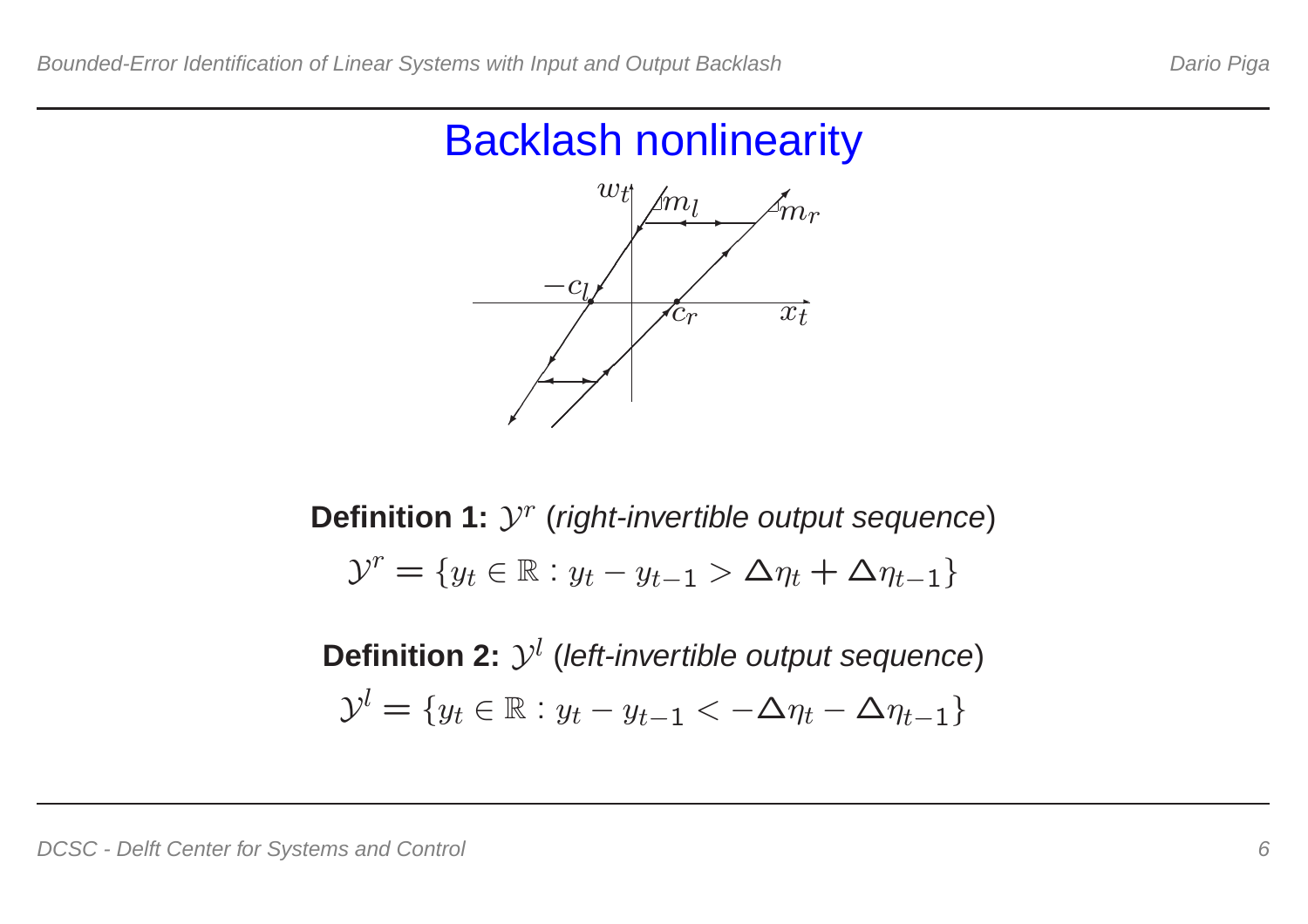#### Backlash nonlinearity



**Proposition 1:** If  $y_t \in \mathcal{Y}^r \Rightarrow x_t = \frac{w_t}{m_t}$  $\frac{w_t}{m_r} + c_r$ 

**Proposition 2:** If  $y_t \in \mathcal{Y}^l \Rightarrow x_t = \frac{w_t}{m_t}$  $m_l$  $-c_l$ 

**Proposition 3:** If  $y_t \in \mathcal{Y}^r \cup \mathcal{Y}^l \Rightarrow x_t = 0$  $\left(\right)$  $w_{t}$  $\frac{w_t}{m_r} + c_r$   $\chi_{\mathcal{Y}^r}(y_t) + ($  $\left.\rule{0pt}{12pt}\right)$  $w_{t}$  $m_l$  $-c_l(x) \chi_{\mathcal{Y}^l}(y_t)$  $\left.\rule{0pt}{12pt}\right)$  $\Rightarrow m_r m_l x_k = m_l (y_k)$  $-\eta_k + m_r c_r$ )  $\chi_{\mathcal{Y}^r}(y_k) + m_r (y_k)$  $-\eta_k$  $-m_l c_l$ )  $\chi_{\mathcal{Y}^l}(y_k)$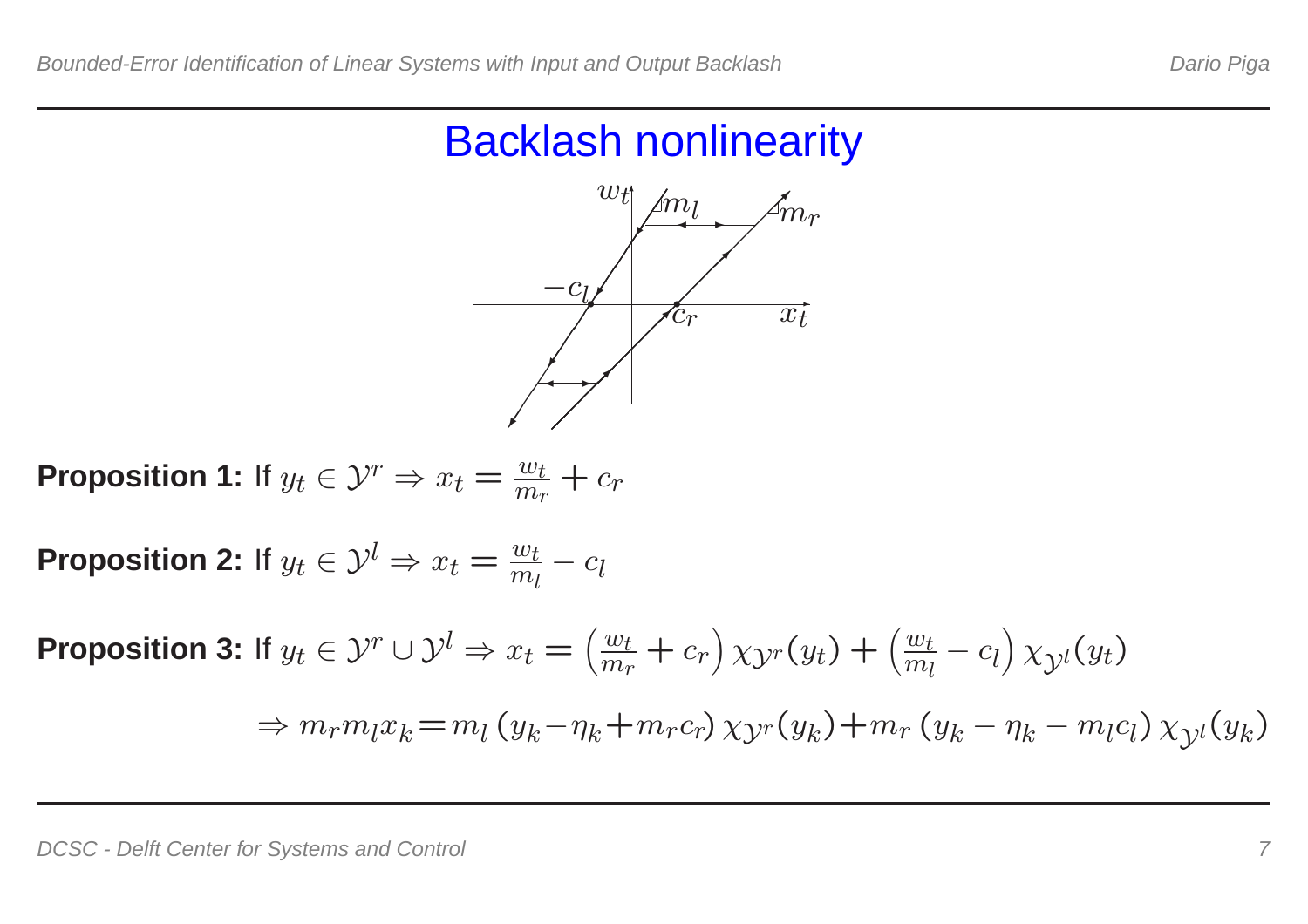### Feasible parameter set (FPS)

The FPS  $\mathcal{D}_{\gamma\theta}$  is the projection on the parameter space of the set  $\mathcal D$  of all system parameters  $\gamma$ - $\theta$ , noise samples and  $\eta_t$  and inner signals  $x_t$  consistent with the measurement data sequence, the assumed model structure and the error bounds, given by:

$$
\mathcal{D} = \left\{ (\gamma, \theta, x, \eta) : x_k = -\sum_{i=1}^{na} a_i x_{k-i} + \sum_{j=1}^{nb} b_j u_{k-j};
$$
  
\n
$$
m_r m_l x_k = m_l (y_k - \eta_k + m_r c_r) \chi_{\mathcal{Y}^r}(y_k) + m_r (y_k - \eta_k - m_l c_l) \chi_{\mathcal{Y}^l}(y_k);
$$
  
\n
$$
|\eta_k| \le \Delta \eta_k, \quad k : y_k \in \mathcal{Y}^r \cup \mathcal{Y}^l \right\}
$$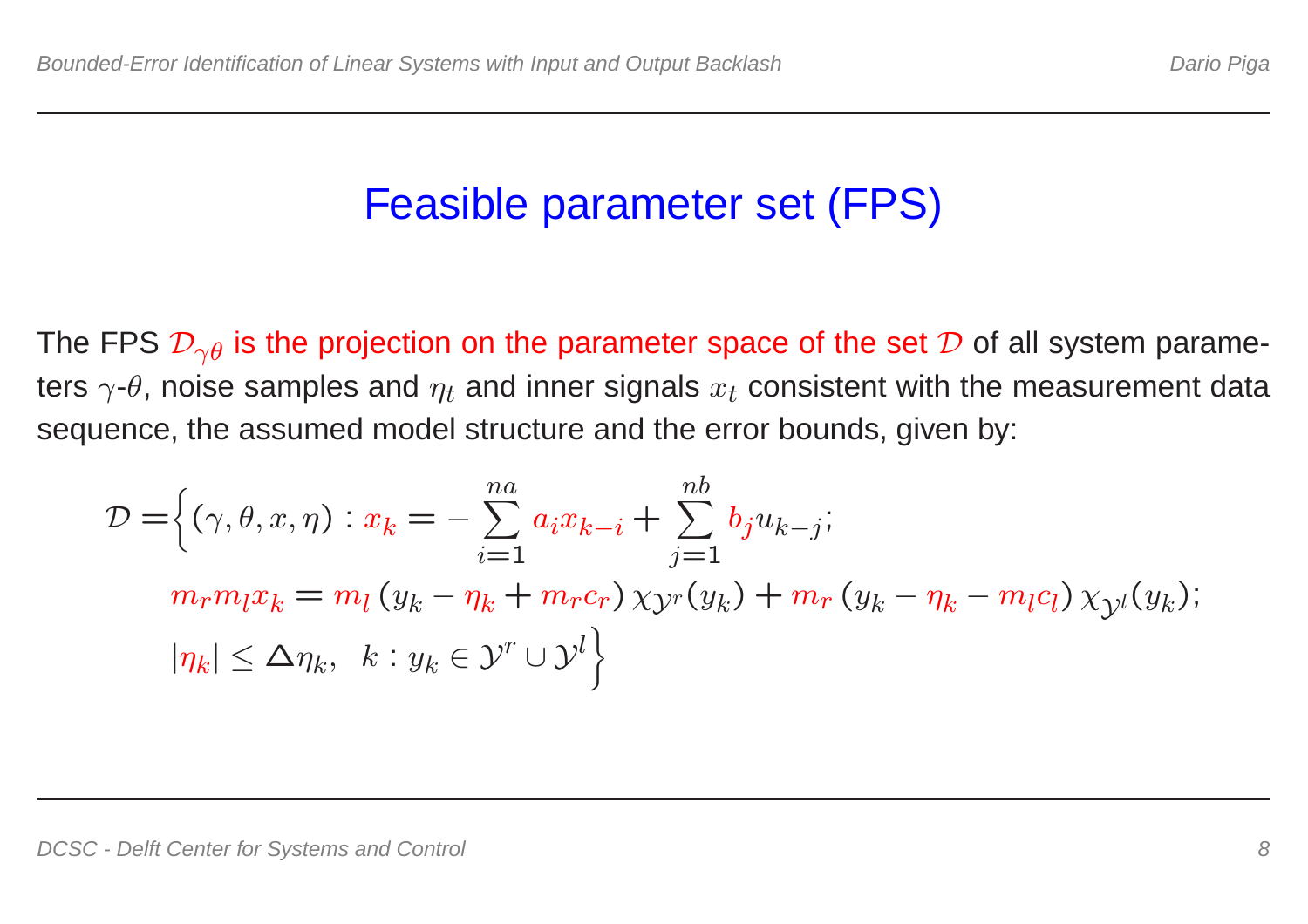#### Computation of parameter bounds

**Exact parameter bounds:** 

$$
\underline{\gamma}_k = \min_{(\gamma, \theta, x, \eta) \in \mathcal{D}} \gamma_k, \quad \overline{\gamma}_k = \max_{(\gamma, \theta, x, \eta) \in \mathcal{D}} \gamma_k
$$

$$
\underline{\theta}_j = \min_{(\gamma, \theta, x, \eta) \in \mathcal{D}} \theta_j, \quad \overline{\theta}_j = \max_{(\gamma, \theta, x, \eta) \in \mathcal{D}} \theta_j
$$

• Parameter Uncertainty Intervals:

$$
PUI_{\gamma_k} = \begin{bmatrix} \gamma_k & \overline{\gamma}_k \end{bmatrix} \quad PUI_{\theta_j} = \begin{bmatrix} \underline{\theta}_j & \overline{\theta}_j \end{bmatrix}
$$

Remark 1: The system parameters  $\gamma$ - $\theta$ , the inner signals  $x_t$  and the noise samples  $\eta_t$  are decision variables in the above optimization problem  $\Rightarrow$  The number of optimization variables increases with the number of measurements

Remark 2:  $D$  is a nonconvex set described by polynomial constraints  $\Rightarrow$  exact bound computation requires to solve <sup>a</sup> set of nonconvex optimization problems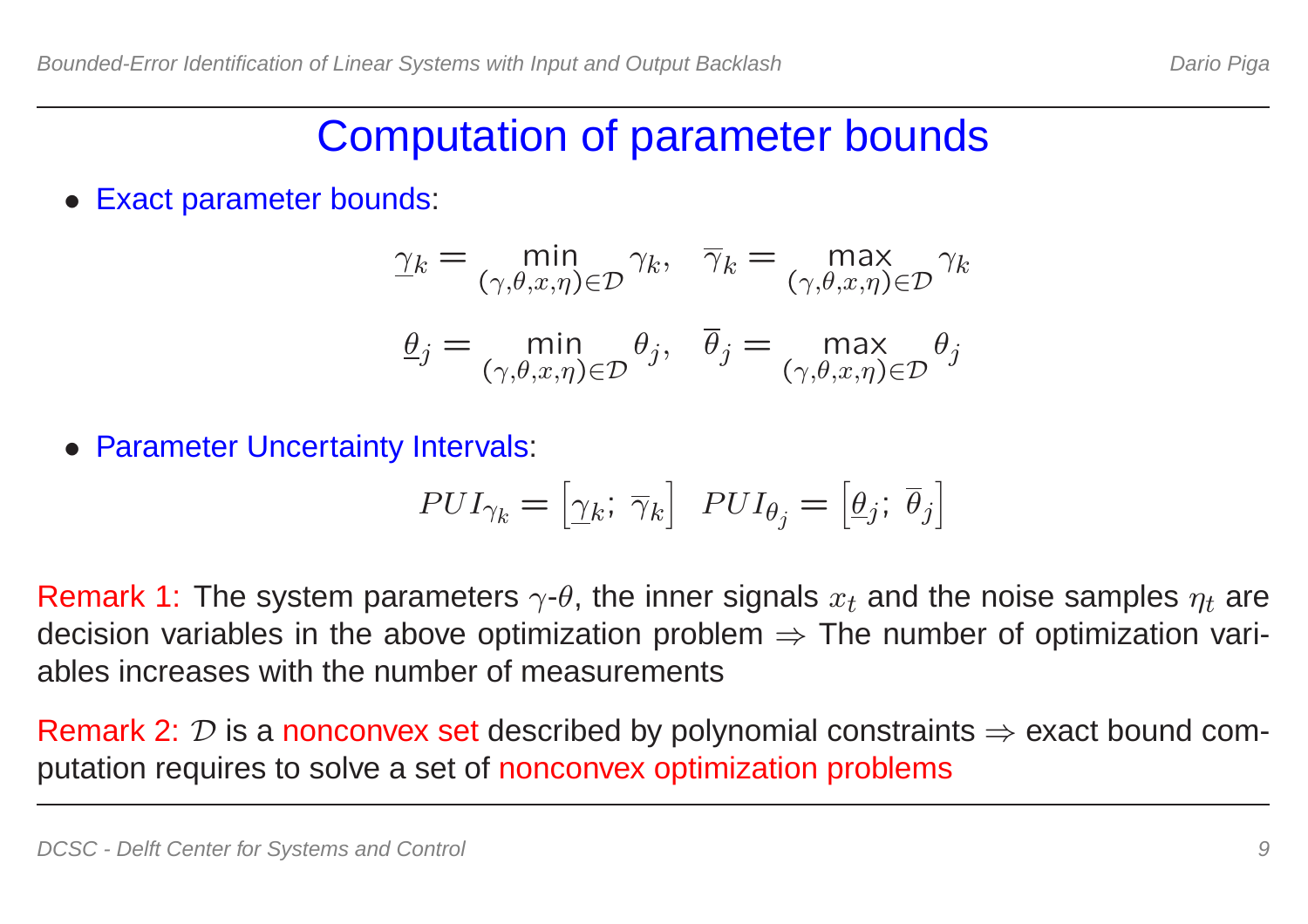### Computation of parameter bounds

 $\bullet$  Standard nonlinear optimization tools can not be exploited to compute bounds on  $\gamma_k$  (resp.  $\theta_j)$  since they can trap in local minima

The true value is not guaranteed to lie within the computed bounds

⇓

• Relax original identification problems to convex optimization problems

Guaranteed (relaxed) bounds on each parameter  $\gamma_k$  (resp.  $\theta_j$ ) can be evaluated

⇓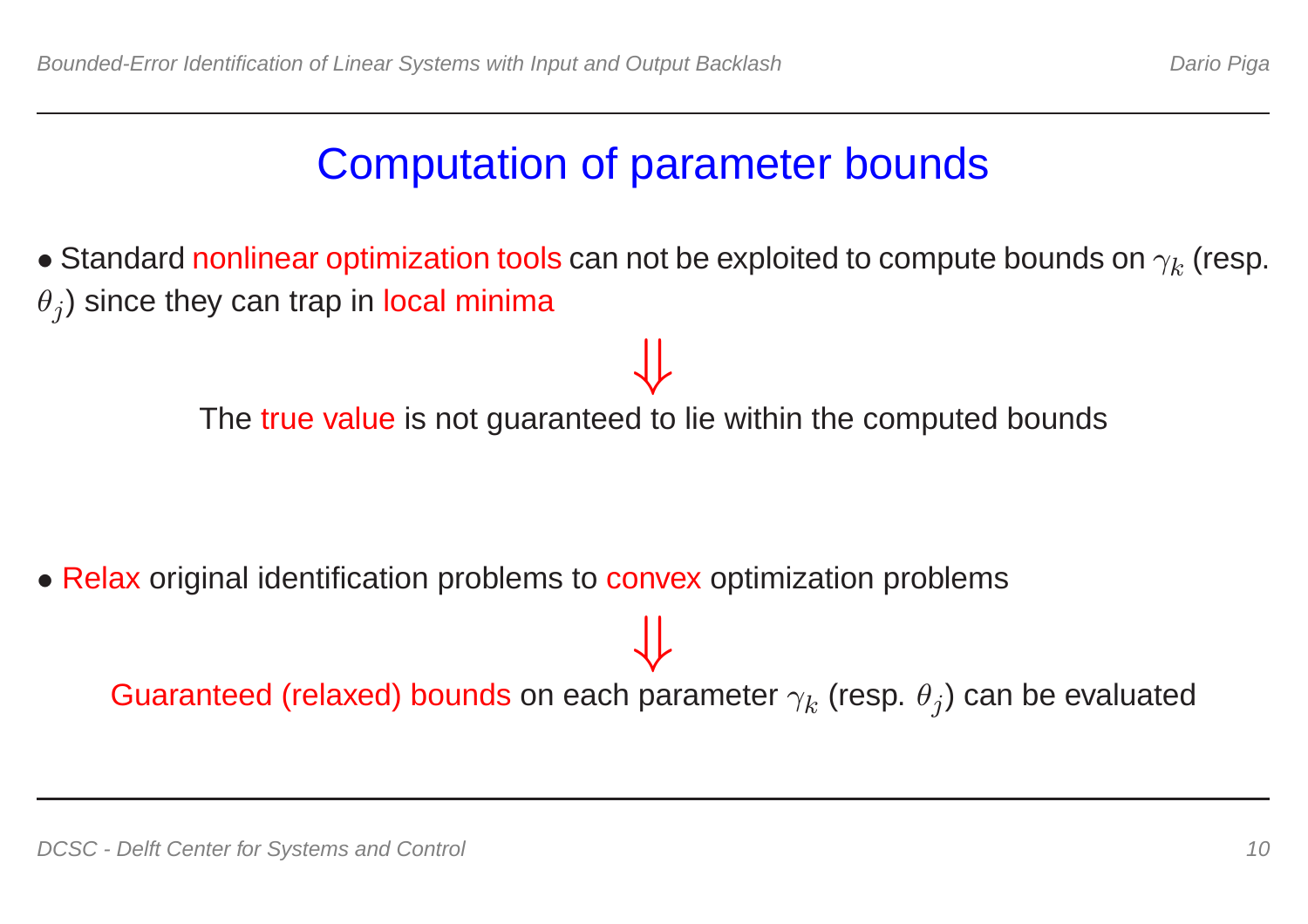## Computation of relaxed PUI: LMI relaxation

• General Idea

Exploit LMI relaxation for semialgebraic optimization problems SOS decomposition (**G. Chesi et al. (1999), P. Parrillo (2003)** ) Theory of moments (**J. B. Lasserre (2001)**)

#### • Computational complexity

Due to the large number of optimization variables and constraints involved in the identification problems, such LMI relaxation techniques leads, in general, to untractable SDP problems

The peculiar structured sparsity of the formulated identification problems can be used to reduce the computational complexity of such LMI-relaxation techniques in computing parameter bounds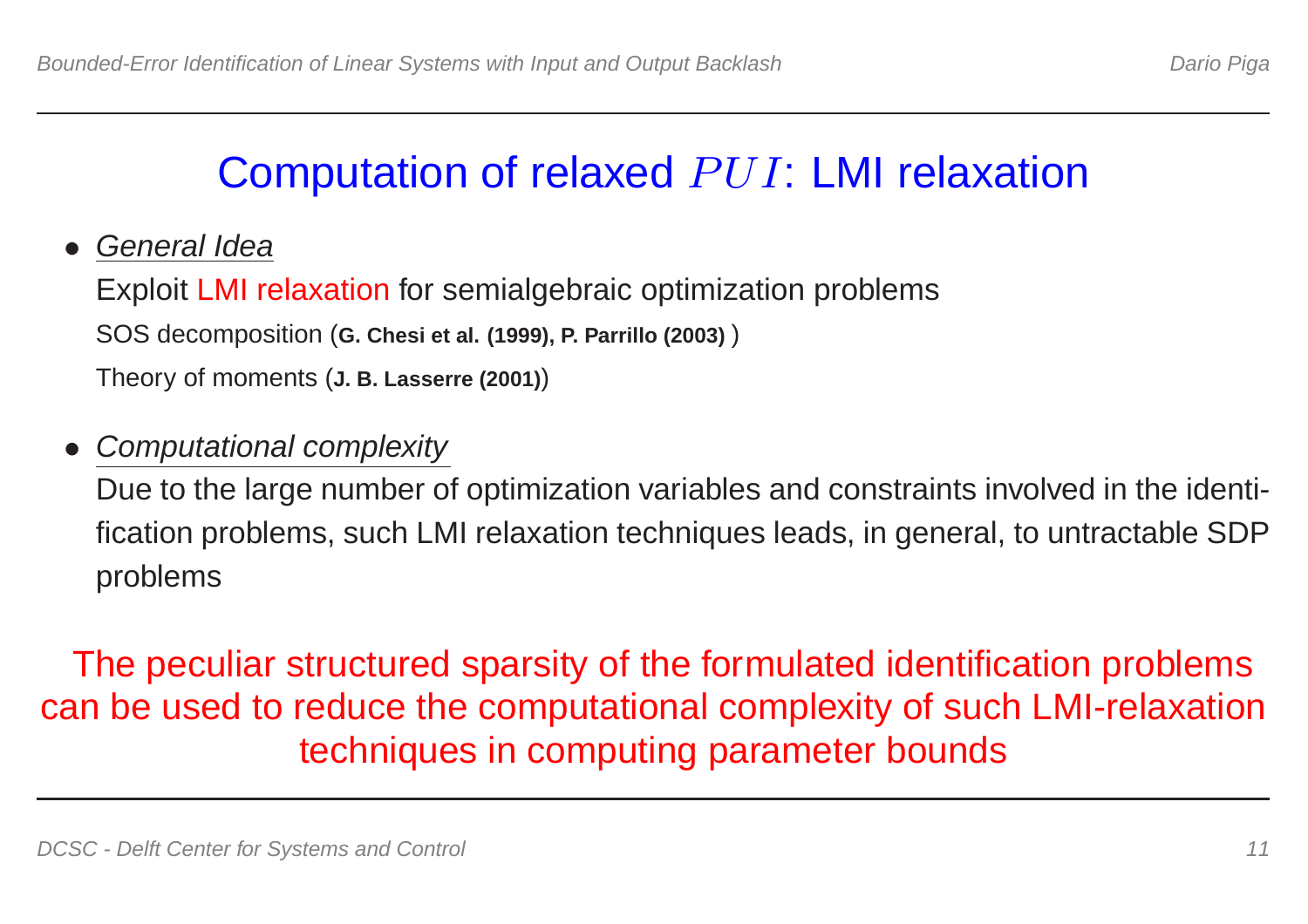#### Computation of relaxed bounds: exploiting sparsity

$$
\mathcal{D} = \left\{ (\gamma, \theta, x, \eta) : x_k = -\sum_{i=1}^{na} a_i x_{k-i} + \sum_{j=1}^{nb} b_j u_{k-j};
$$
  
\n
$$
m_r m_l x_k = m_l (y_k - \eta_k + m_r c_r) \chi_{\mathcal{Y}^r}(y_k) + m_r (y_k - \eta_k - m_l c_l) \chi_{\mathcal{Y}^l}(y_k);
$$
  
\n
$$
|\eta_k| \le \Delta \eta_k, \quad k : y_k \in \mathcal{Y}^r \cup \mathcal{Y}^l \right\}
$$

- $x_k = \sum_{ }^{na}$  $n a$  $i{=}1$  $a_i x_{k-i} + \sum^{nb}$  $nb$  $j$ =1  $b_ju_{k-j}$  only depends on the linear system parameters  $a_i$ and  $b_j$  and on the inner signal samples  $x_k,\ldots,x_{k-na}$
- $m_r m_l x_k = m_l (y_k)$  $-\eta_k + m_r c_r$ )  $\chi_{\mathcal{Y}^r}(y_k) + m_r (y_k)$  $-\eta_k$  $-m_l c_l) \, \chi_{\mathcal{Y}^l}(y_k)$  only depends on the backlash parameters  $m_l, c_l, m_r, c_r$  and on noise sample  $\tilde{\eta}_k$
- $|\eta_k|\leq \Delta\eta_k$  only depends on the noise sample  $\eta_k$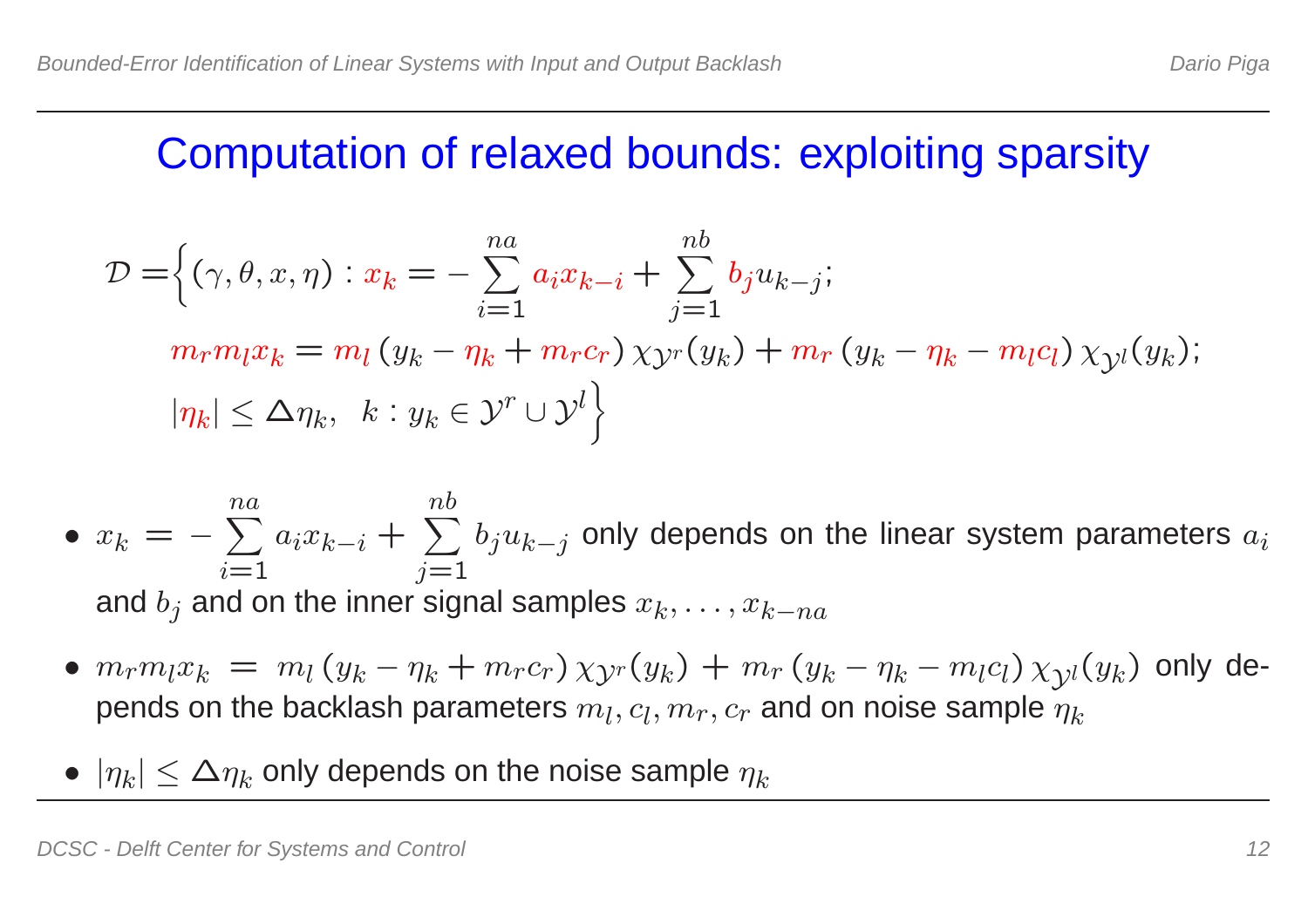## Main properties of the proposed bounding algorithm

#### **Property 1 (Guaranteed relaxed uncertainty intervals)**

The true parameter  $\gamma_k$  is guaranteed to lie within the computed interval  $PUI_{\gamma}^{\delta}$  $\gamma_k$ 

#### **Property 2 (Monotone convergence to tight uncertainty intervals)**

The relaxed interval  $PUI_{\infty}^{\delta}$  $\gamma_k^o$  monotonically converges to the tight interval  $PUI_{\gamma_k}$  as the deep of the relaxation  $\delta$  increases

#### **Property 3 (Computational complexity)**

Identification problems with more than 3000 measurements can be dealt with

**Remark:** The same properties also hold for  $PUI_{\theta}^{\delta}$  $\theta_j$ =  $\begin{bmatrix} \phantom{-} \end{bmatrix}$  $\theta^{\delta}$  $_{j}^{o}\text{; }\theta$  $\delta$ j  $\begin{bmatrix} 1 & 1 \\ 1 & 1 \end{bmatrix}$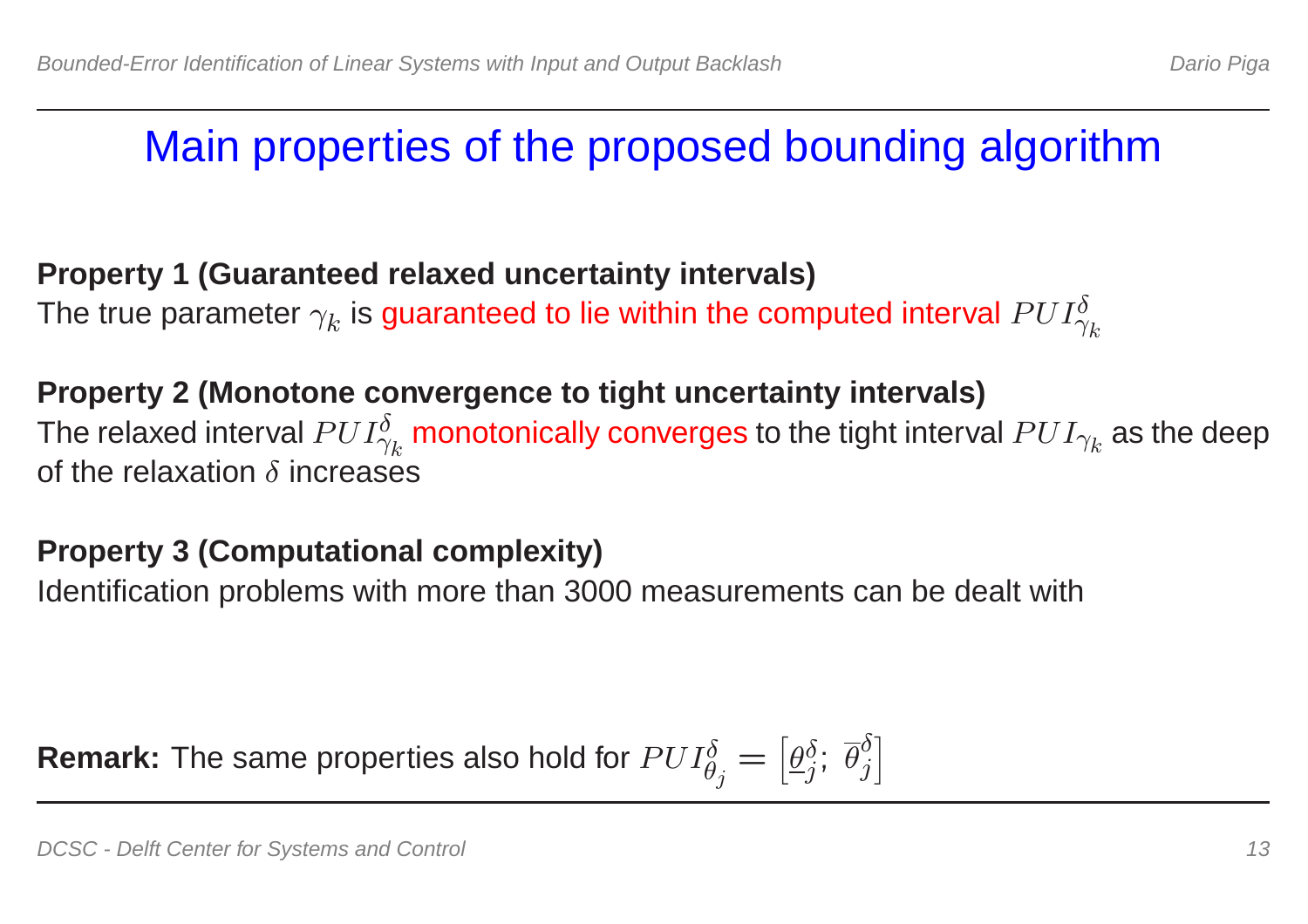#### Example

#### **Simulated system**

- $\bullet$   $\mathcal{B}{:}\;\gamma^T=[m_r,\;c_r,\;m_l,\;c_l]=[0.247,\;0.035,\;0.251,\;0.069]$
- $\mathcal{L}$ : second order model with parameters  $[a_1, a_2, b_1, b_2] = [1.7, 0.9, 2.1, 1.5]$ .

The **input is <sup>a</sup> random sequence** uniformly distributed between [− 1, +1].

#### **Measurements errors**

- $w_t$  is corrupted by random additive noise, uniformly distributed between  $[-\Delta \eta_t, \ +\Delta \eta_t]$
- error bounds  $\Delta \eta_t$  are such that  $SNR_w = 15$  db.

Length of measurement data sequence:  $N=2000$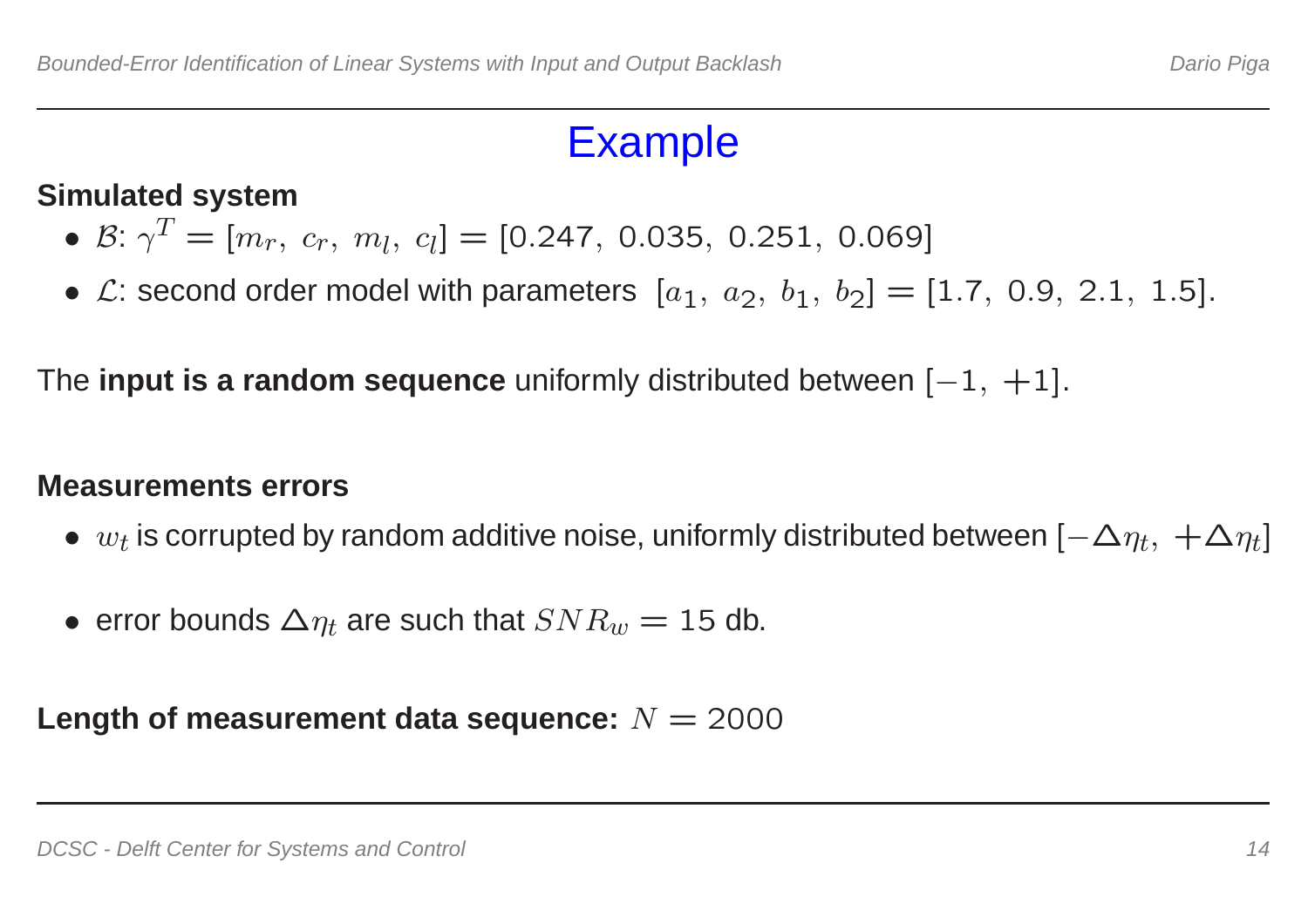#### Example

| Parameter      | $\gamma_i^{\delta}$ | True<br>Value | $\overline{\gamma}_i^{\delta}$ | $\Delta\gamma_i$ |
|----------------|---------------------|---------------|--------------------------------|------------------|
| $m_r$          | 0.238               | $0.247$ 0.256 |                                | 0.009            |
| $C_r$          | 0.033               | 0.035         | 0.036                          | 0.002            |
| $m_l$          | 0.239               | 0.251         | 0.261                          | 0.010            |
| C <sub>l</sub> | 0.065               | 0.069         | 0.073                          | 0.004            |

| Parameter      | $\underline{\theta}_i^{\delta}$ | <b>True</b><br>Value | $\overline{\theta}^{\delta}_{i}$ | $\Delta\theta_i$ |
|----------------|---------------------------------|----------------------|----------------------------------|------------------|
| a <sub>1</sub> | 1.692                           | 1.700                | 1.711                            | 0.009            |
| a <sub>2</sub> | 0.888                           | 0.900                | 0.912                            | 0.012            |
| $b_1$          | 2.035                           | 2.100                | 2.161                            | 0.063            |
| b              | 1.438                           | 1.500                | 1.562                            | 0.062            |